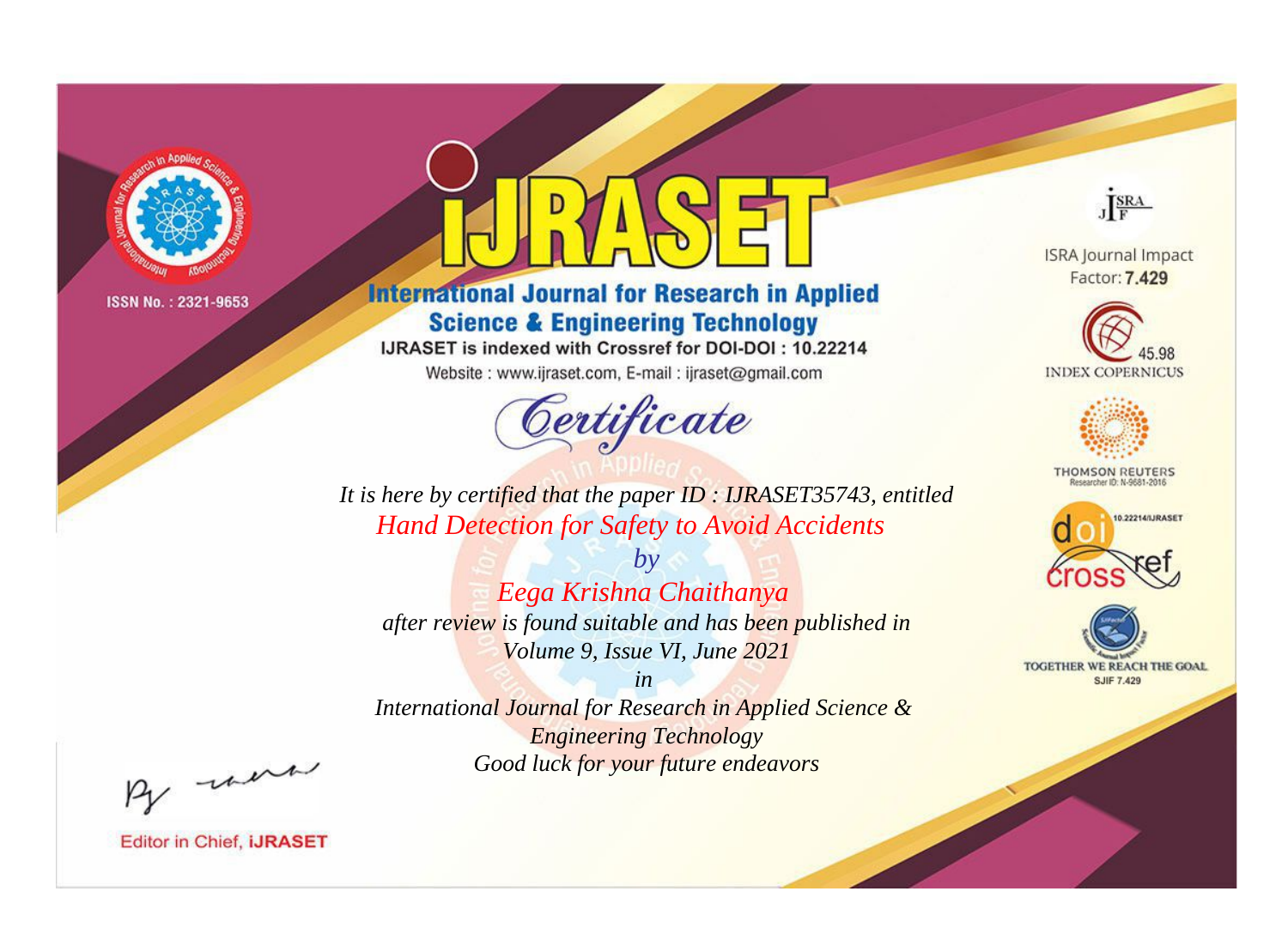

# **International Journal for Research in Applied Science & Engineering Technology**

IJRASET is indexed with Crossref for DOI-DOI: 10.22214

Website: www.ijraset.com, E-mail: ijraset@gmail.com



JERA

**ISRA Journal Impact** Factor: 7.429





**THOMSON REUTERS** 



TOGETHER WE REACH THE GOAL **SJIF 7.429** 

It is here by certified that the paper ID: IJRASET35743, entitled **Hand Detection for Safety to Avoid Accidents** 

 $b\nu$ Lingala Hari Chandan after review is found suitable and has been published in Volume 9, Issue VI, June 2021

 $in$ International Journal for Research in Applied Science & **Engineering Technology** Good luck for your future endeavors

By morn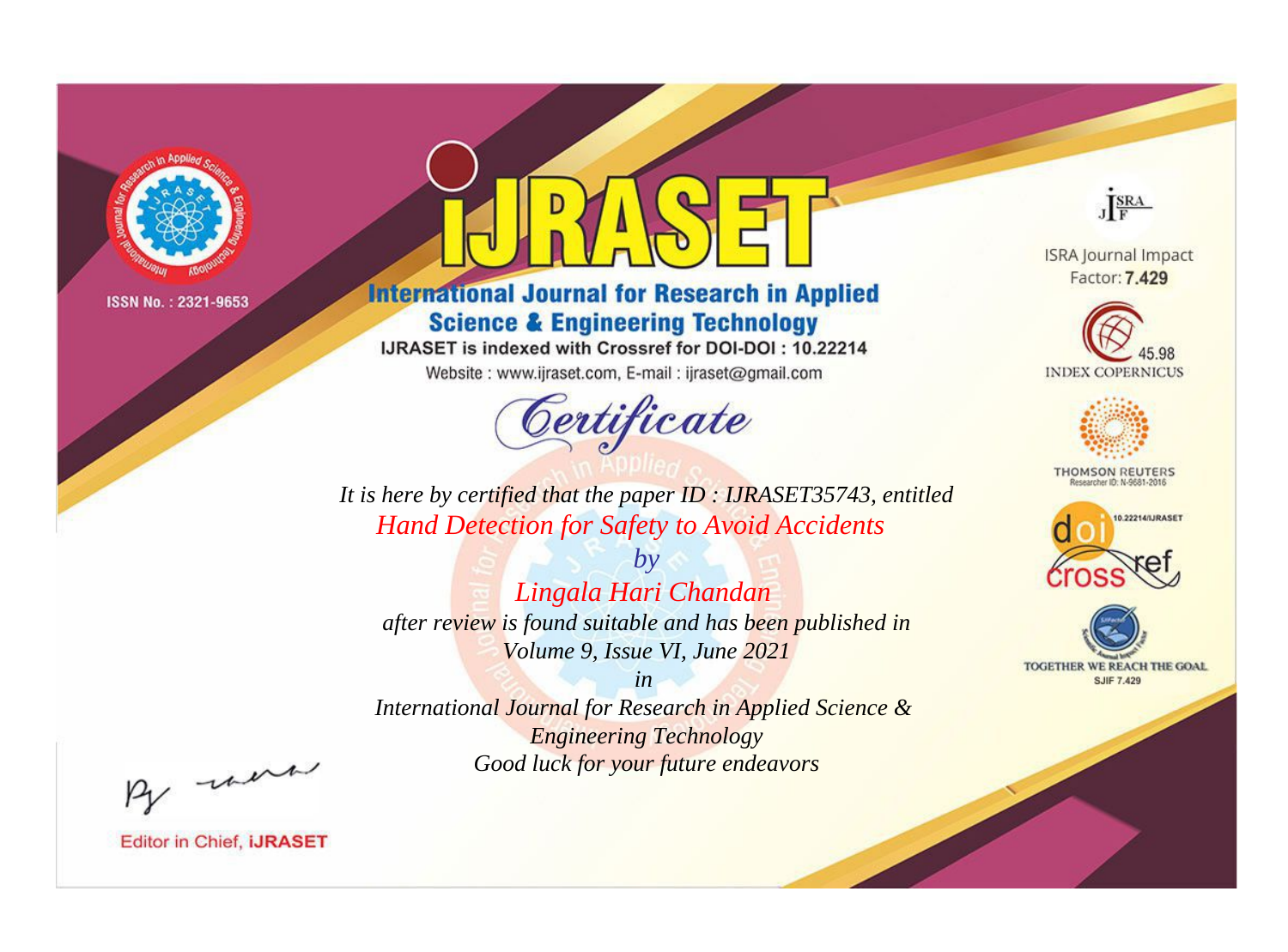

# **International Journal for Research in Applied Science & Engineering Technology**

IJRASET is indexed with Crossref for DOI-DOI: 10.22214

Website: www.ijraset.com, E-mail: ijraset@gmail.com



JERA

**ISRA Journal Impact** Factor: 7.429





**THOMSON REUTERS** 



TOGETHER WE REACH THE GOAL **SJIF 7.429** 

It is here by certified that the paper ID: IJRASET35743, entitled **Hand Detection for Safety to Avoid Accidents** 

**Dheeraj Kumar** after review is found suitable and has been published in Volume 9, Issue VI, June 2021

 $b\nu$ 

 $in$ International Journal for Research in Applied Science & **Engineering Technology** Good luck for your future endeavors

By morn